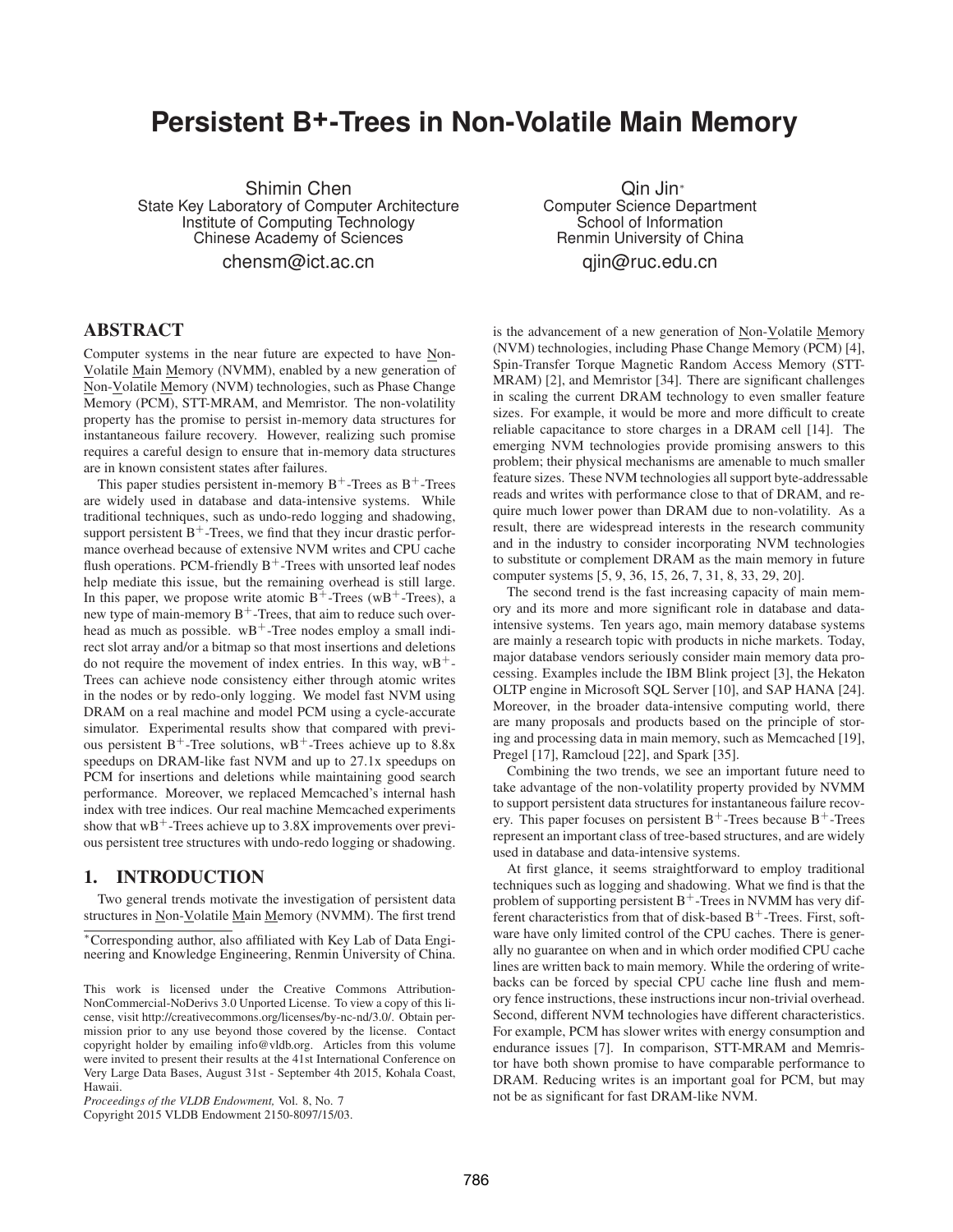We find that undo-redo logging and shadowing can both incur drastic overhead because of extensive additional NVM writes and cache line flush instructions. We discuss other recent solutions related to persistent  $B^+$ -Trees, including Mnemosyne [31], NVheaps [8], WSP [20], and CDDS Btree [29], but find they are insufficient for persistent  $B^+$ -Trees.

In this paper, we propose write atomic  $B^+$ -Trees (w $B^+$ -Trees), a new type of main-memory  $B^+$ -Trees, that aim to reduce the overhead of extra NVM writes and cache line flush instructions as much as possible.  $wB^+$ -Tree nodes employ a small indirect slot array and/or a bitmap so that most insertions and deletions do not require the movement of index entries. In this way,  $wB^+$ -Trees can achieve node consistency either through atomic writes in the nodes or by redo-only logging. In performance evaluation, we use DRAM in a real machine to model DRAM-like fast NVM, and we model PCM with a cycle-accurate simulator. We perform experiments with both fixed-sized keys and variable sized keys. We also study the performance of our solution in a full system, Memcached, by replacing its internal hash index with our tree indices. Experimental results show that compared with previous persistent  $B^+$ -Tree solutions,  $wB^+$ -Trees achieve up to 8.8x speedups on DRAM-like fast NVM and up to 27.1x speedups on PCM for insertions and deletions while maintaining good search performance. Our real machine Memcached experiments show that  $wB^+$ -Trees achieve up to 3.8X improvements over previous persistent tree structures with undo-redo logging or shadowing.

The contributions of this paper are fivefold: (i) We characterize the mechanism of clflush and mfence to force the order to write back modified cache lines; (ii) We propose a set of metrics to analyze persistent data structures, including number of words written, and counts of clflush and mfence; (iii) Using these metrics, we analyze and compare a number of previous solutions; (iv) We propose  $wB^+$ -Tree structures for both fixed sized and variable sized keys, which achieve good insertion and deletion performance for persistent  $B^+$ -Trees; and (v) We present an extensive performance study on both a real machine modeling fast DRAM-like NVM and a cycle-accurate simulator modeling PCM.

The rest of the paper is organized as follows. Section 2 provides background on NVMM and main memory  $B^+$ -Trees, then drills down to understand the challenge of supporting persistent B<sup>+</sup>-Trees. Section 3 analyzes existing solutions. Then Section 4 proposes our  $wB^+$ -Tree structures. Section 5 presents an extensive performance evaluation. Finally, Section 6 concludes the paper.

### **2. BACKGROUND AND CHALLENGES**

We begin by describing NVMM in Section 2.1 and  $B^+$ -Trees in Section 2.2. Then we analyze the problem of data inconsistency in Section 2.3, and describe and characterize the mechanisms to address the problem in Section 2.4. Finally, we propose three metrics to analyze persistent data structures in NVMM in Section 2.5.

#### **2.1 Non-Volatile Main Memory (NVMM)**

There are wide-spread discussions on incorporating NVM technologies to substitute or complement DRAM as the main memory in future computer systems [5, 9, 36, 15, 26, 7, 31, 8, 33, 29, 20]. A distinctive property of NVMM is its non-volatility. Data written to NVMM will persist across power failures. Following previous work [9, 31, 8], we assume that an NVM chip can guarantee atomic writes to aligned 8-byte words. That is, the capacitance on the NVM chip is powerful enough to guarantee the completion of an 8-byte word write if a power failure occurs during the write<sup>1</sup>.



Figure 1: The main-memory B<sup>+</sup>-Tree structure.

There are several competing NVM technologies based on different underlying physical mechanisms, e.g., the amorphous and crystalline states in phase change materials [4], the spin-transfer torque effect in a magnetic tunnel junction in STT-MRAM [2], or the impact of different directions of electrical currents on the resistance of Memristive devices [34]. The most mature NVM technology, PCM, sees much slower writes (e.g., ∼200 ns–1 us) than reads (e.g., ∼50ns), and a PCM cell can endure only a limited number (e.g.,  $\sim$ 10<sup>8</sup>) of writes [7, 11, 4]. In comparison, studies on STT-MRAM and Memristor show faster read and write performance and higher endurance [2, 34], while it still remains to be seen if production quality memory chips can achieve the same performance.

In this paper, we would like our design to support diverse NVM technologies, including both PCM and fast DRAM-like NVM (such as STT-MRAM and Memristor). In our experiments in Section 5, we model PCM with a cycle-accurate simulator and we use DRAM in a real machine to model fast DRAM-like NVM.

#### **2.2 B**+**-Trees in NVMM**

Figure 1 illustrates the main-memory  $B^+$ -Tree structure. A  $B^+$ -Tree is a balanced tree structure with all the leaf nodes on the same level. Compared to disk-based  $B^+$ -Trees, the node size of mainmemory  $B^+$ -Trees is typically a few cache lines large (e.g., 2–8) 64-byte cache lines) [28, 6, 12], rather than disk pages (e.g., 4KB– 256KB). Moreover, nodes store pointers instead of page IDs for fast accesses. (We will revisit this point later in Section 3.1).

As shown in Figure 1, a non-leaf node contains an array of index entries, i.e. *n* keys and  $n + 1$  child pointers. More concretely, suppose each tree node is eight 64-byte cache lines large. If the keys are 8-byte integers in a 64-bit system, then  $n = 31$ . A nonleaf node can hold 31 8-byte keys, 32 8-byte child pointers, and a number field. Similarly, a leaf node has space for 31 8-byte keys, 31 8-byte record pointers, a number field, and an 8-byte sibling pointer. Here, we would like to emphasize the fact that the leaf nodes of  $B^+$ -Trees are connected through sibling pointers for the purpose of efficient range scans. As we will discuss in Section 3.2, this complicates the use of shadowing for persistence.

Previous work proposed CPU cache optimized  $B^+$ -Tree solutions [28, 6, 12]. However, cache-optimized trees may incur extra NVM writes. For example,  $CSB^+$ -Trees require all the child nodes of a node to be contiguous in main memory [28]. To maintain this property when splitting a tree node  $A$ , a  $CSB^+$ -Tree has to copy and relocate many of A's sibling nodes, incurring a large number of NVM writes. In this paper, we choose prefetching  $B^+$ -Trees as our baseline main memory  $B^+$ -Trees. The basic idea is to issue CPU cache prefetch instructions for all cache lines of a node before accessing the node. The multiple prefetches will retrieve multiple lines from main memory in parallel, thereby overlapping a large portion of the cache miss latencies for all but the first line in the node. We choose this scheme because it does not incur extra NVM writes and achieves similar or better performance than  $CSB<sup>+</sup>$ -Trees [6]. For fairness in performance comparison in Section 5, we employ the same principle of prefetching to improve the CPU cache performance for all the  $B^+$ -Tree variants.

 $1$ We do not assume atomic cache line sized writes because there is no way to "pin" a line in the cache. Suppose a program writes to word A and word

B in the same cache line with two consecutive instructions. It is possible that the new value of A and the old value of B are written to main memory, e.g., if a context switch occurs in between the two writes.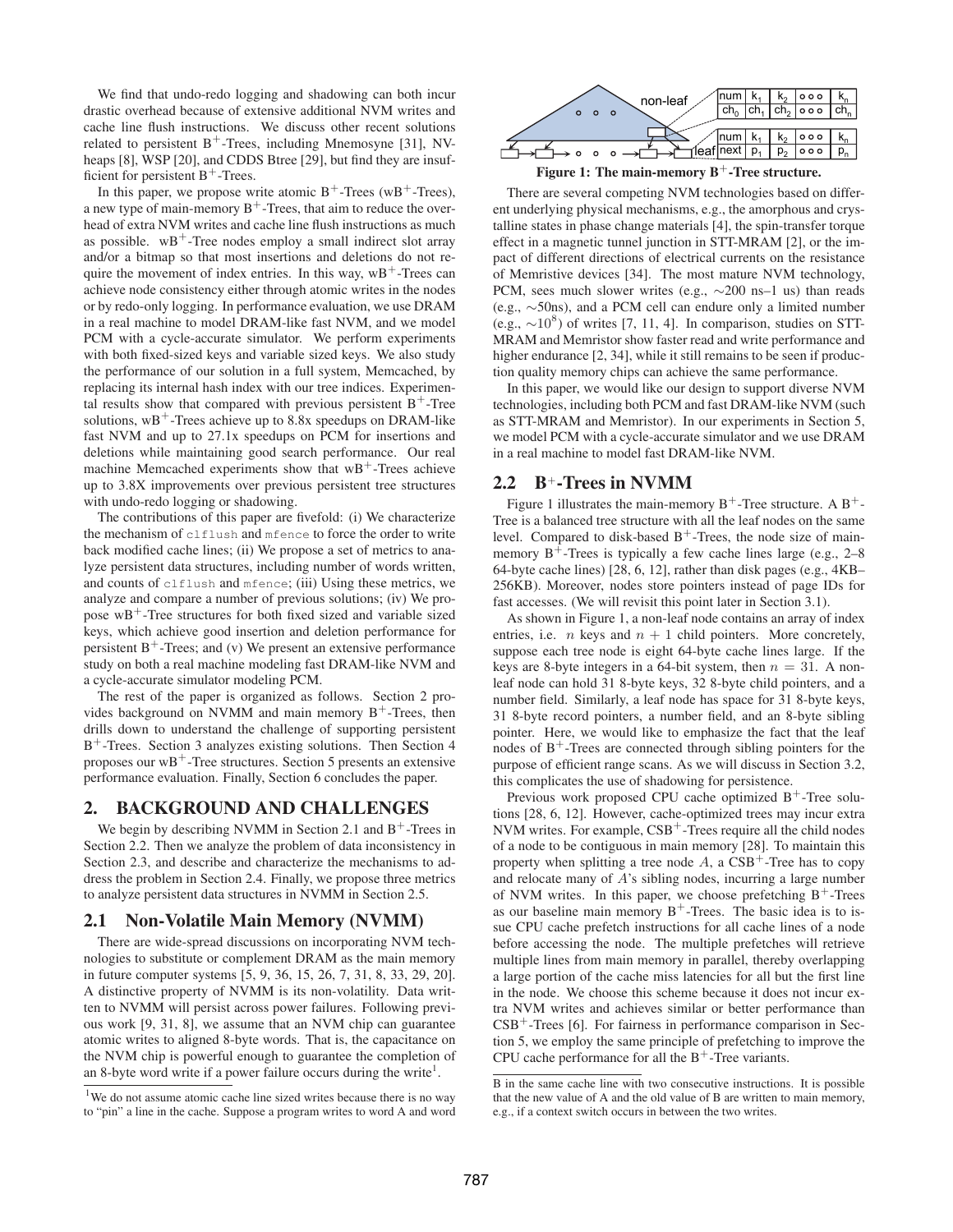

**Figure 3: Potential inconsistencies upon failure.**

Recently, we have proposed PCM-friendly  $B^+$ -Trees in a study of database algorithms for PCM [7]. The goal is to redesign  $B^+$ -Trees to reduce PCM writes in light of their significant performance penalty. As shown in Figure 2, PCM-friendly  $B^+$ -Trees intentionally allow leaf nodes to be unsorted. As shown in Figure 2(a), a normal  $B^+$ -Tree node contains a sorted array of index entries. To keep this sorted property, an insertion or a deletion will have to move half of the entries in the array on average, incurring a large number of PCM writes. Unsorted nodes avoid this penalty. Figure 2(b) shows an unsorted node with packed index entries, and Figure 2(c) shows an unsorted node with holes of unused entries. A bitmap replaces the number field to remember the locations of valid entries. A PCM-friendly  $B^+$ -Tree consists of sorted non-leaf nodes and unsorted leaf nodes. The former maintains good search performance, while the latter reduces PCM writes for updates. Our current work extends this previous work to support persistent  $B^+$ -Trees. As will be discussed, in order to ensure persistence, other performance factors besides PCM writes become significant, asking for new solutions.

#### **2.3 Data Structure Inconsistency Problem**

The non-volatility nature of NVMM makes it feasible to realize persistent data structures in the face of power failures and system crashes<sup>2</sup>. In the following, we will not distinguish the two types of failures and use the word "failure" to mean both.

Without careful designs, data structures may be in inconsistent non-recoverable states after failures. Figure 3 depicts what may happen if a failure occurs in the middle of an insertion to a sorted tree node J. Normally, the insertion algorithm will move 9, 7 and 4 one slot to the right, insert 3, and increment the number field, leading to the correct end state shown at the top in Figure 3. The figure shows three inconsistent cases. In the first case, the failure occurs before the algorithm moves 4. In the second case, the failure occurs before the algorithm increments the number field. While case 1 and case 2 are quite straightforward, case 3 is non-obvious. In the third case, the algorithm has actually completed the insertion but not all the data has been written back to NVMM. Suppose node  $J$  consists of two cache lines. The number field and the first three slots are in cache line 1, while the last four slots are in cache line 2. Case 3 occurs if cache line 1 has been written back to NVMM, but cache line 2 is still in the CPU cache when the failure occurs. Therefore, line 1 reflects the states after the insertion but line 2 reflects the states before the insertion. From the same start state, the above three cases lead to three different inconsistent states. Similarly, it is easy to show that the same inconsistent state can be reached from multiple start states with different failure cases. Consequently, using the information of an inconsistent tree node alone, it is impossible to



**Figure 4: Performance impact of clflush and mfence instructions on sequential and random writes on a real machine.**

recover from the failure because there is no way to tell which start state is the correct one.

From this example, we can see that the modern CPU cache hierarchy can be at odds with the goal of achieving persistent data structures in NVMM. Many of the design decisions of the cache hierarchy target system performance without consideration of nonvolatility. The CPU considers a store instruction to have completed when it is sent to the caches. Dirty lines may be cached for a long time, and there are no guarantees on the order of dirty line write backs. Compared to the memory buffer pool of disk-based database systems, we do not have the same level of control for CPU caches.

Intel has recently introduced restricted hardware transactional memory (RTM) in its Haswell processors [13]. During a hardware transaction on a CPU core, RTM keeps a limited number of modified dirty cache lines in the CPU cache private to the core. When the hardware transaction commits, RTM makes the dirty cache lines in the transaction visible to the whole system. However, there is still no guarantee on the order and the timing of writing the dirty lines back to main memory. Therefore, RTM does not provide a solution to the data inconsistency problem.

### **2.4 Clflush and Mfence Instructions**

X86 processors provide limited capability for software to control CPU caches [13]. In this paper, we exploit two x86 instructions, clflush and mfence, in order to protect NVM writes from failure<sup>3</sup>. Note that other processors (e.g., ARM) have similar support.

- *clflush*: Given a memory address, the clflush instruction invalidates the cache line that contains the address from all levels of caches, and broadcasts the invalidation to all CPU cores in the system. If the specified cache line is dirty, it will be written to memory before invalidation.
- *mfence*: The mfence instruction guarantees that all memory reads and memory writes issued before the mfence in program order become globally visible before any reads or writes that follow the mfence instruction. However, mfence alone does not write back any dirty cache lines.

Multiple clflush instructions may be executed in parallel. However, dirty cache lines may be wrtten back in arbitrary order. To ensure the write-back order of two dirty cache lines, we leverage the fact that clflush is also ordered by mfence. Therefore, we can insert mfence between clflush instructions to force the write-back order of dirty cache lines.

Figure 4 measures the impact of clflush and mfence instructions on an Intel Xeon x86-64 machine with 64-byte cache lines (cf. machine configuration in Section 5). We model the typical case in database and data intensive systems where the total data

 $2$ We focus on failures that can be recovered by utilizing data in NVMM. Other types of failures (e.g., hardware component failures, and software corruptions) require additional mechanisms (such as replication and error correction codes), which are orthogonal and beyond the scope of this paper.

 $3$ One can also use x86 non-temporal store instructions (e.g., movntdq) to write data back to memory. For space limitation, we focus on clflush and mfence as the underlying hardware mechanism in this paper. Microbenchmarks show similar performance for non-temporal stores especially for random writes, which are typical for  $B^+$ -Trees.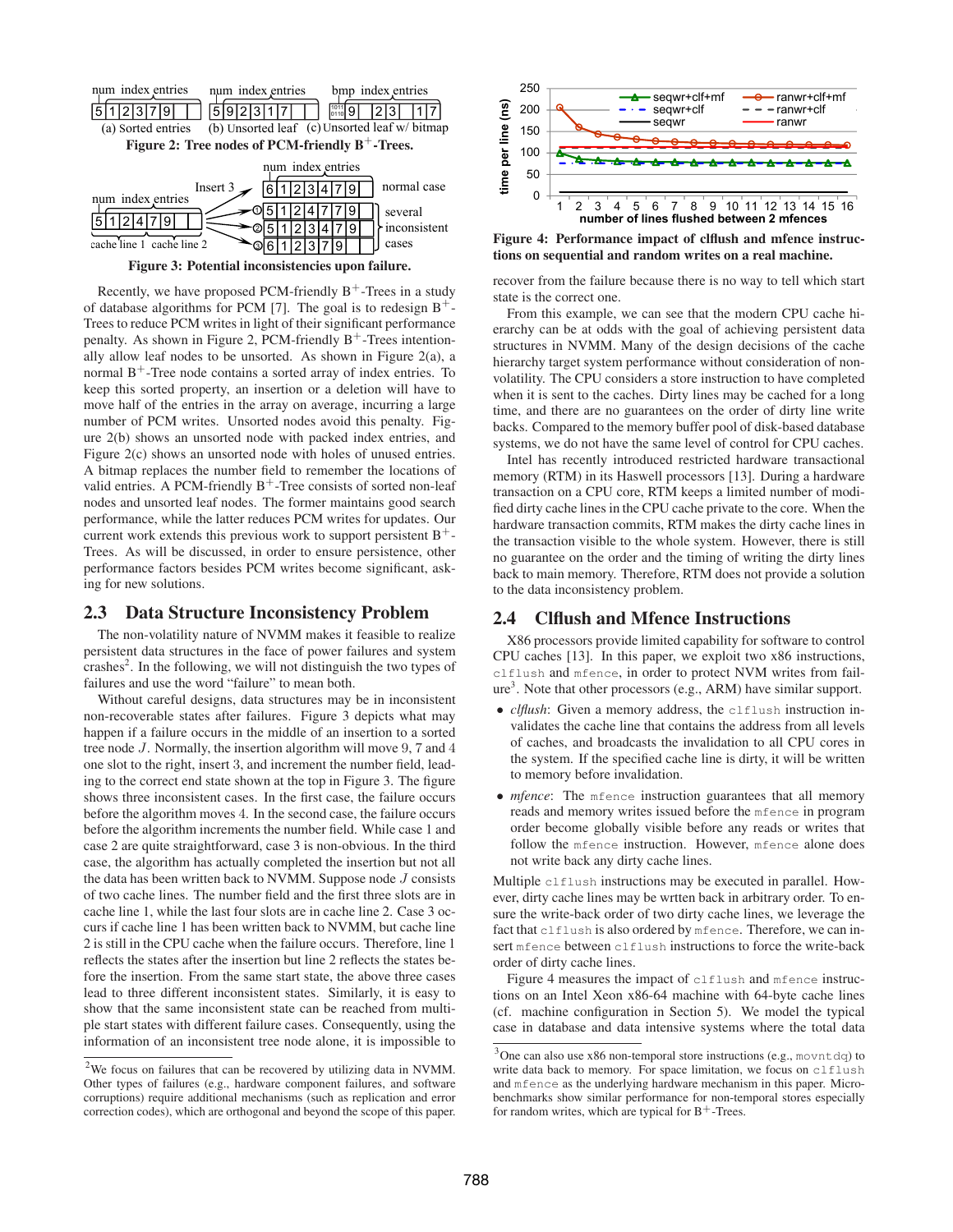**Table 1: Terms used in analyzing persistent data structures.**

| Term             | Description                                              |
|------------------|----------------------------------------------------------|
| $\overline{N}_w$ | Number of words written to NVMM                          |
| $N_{clf}$        | Number of cache line flush operations                    |
| $N_{mf}$         | Number of memory fence operations                        |
| $\boldsymbol{n}$ | Total number of entries in a $B^+$ -Tree node            |
| $\overline{n'}$  | Total number of entries in a $wB^+$ -Tree node           |
| m                | Number of valid entries in a tree node                   |
|                  | Number of levels of nodes that are split in an insertion |

size is much larger than the CPU cache size, by making the data in the experiments 10 times as large as the last level CPU cache. The data consists of cache line sized records aligned on cache line boudaries. We perform sequential write and random write experiments. The sequential write experiment writes an 8-byte integer in every consecutive record. For the random write experiment, we first randomize the order of the records and construct a linked list among the records. We then measure the elapsed time of writing an 8-byte integer in every record following the linked list. In this way, processor optimizations such as hardware prefetching are not effective. In Figure 4, there are three curves for sequential writes (lower), and three for random writes (upper). The Y-axis reports the average elapsed time for accessing each record. The three curves show the performance of (1) writes only, (2) issuing a clflush after writing every record, and  $(3)$  issuing a metric every i records for  $(2)$  where *i* varies from 1 to 16 as shown on the X-axis.

From the figure, we see that clflush significantly slows down sequential writes, because clflush forces dirty cache lines to be written back. This disrupts the CPU and the memory controller's optimizations for sequential memory accesses (e.g., combining multiple accesses to the same open memory row). In comparison, since random writes are not amenable to such optimizations, clflush has neglegible impact on random writes. Moreover, inserting an mfence after every clflush incurs significant overhead for both sequential and random writes, because the mfence waits for the previous clflush to complete. This overhead is reduced as the number of clflush-ed records between two mfences increases. Therefore, it is important to reduce the relative frequency of mfence.

Insertions and deletions in  $B^+$ -Trees contain a mix of random and sequential writes. The leaf nodes to be updated are usually randomly distributed (e.g., in OLTP workload). Depending on the node structure, writes in a leaf node can be sequential (e.g., for the sorted nodes) or not (e.g., for unsorted leaf nodes). Therefore, we may see a mix of the effect of Figure 4 for  $B^+$ -Tree updates.

#### **2.5 Metrics for Persistent Data Structures**

Summarizing the discussion in this section, we propose to use three metrics to analyze algorithms for achieving persistent data structures. We follow previous work [7] to analyze writes  $(N_w)$ because writes are bad for PCM [7], and NVM writes must be protected by clflush and mfence from failure $\sp4$ . Moreover, we pay special attention to clflush  $(N_{clf})$  and mfence  $(N_{mf})$  because they may result in significant overhead. The terms used in this paper are summarized in Table 1.

#### **3. ANALYZING EXISTING SOLUTIONS**

Existing solutions mainly follow two traditional principles, logging and shadowing, to achieve persistent data structures in NVMM. Both principles have been long studied in database systems [27]. In this section, we first analyze the two approaches in the context of NVMM and then discuss other related proposals.

#### 1: **procedure** WRITEUNDOREDO(addr,newValue)

- 2: log.write (addr, \*addr, newValue);
- 3: log.clflush mfence ();
- 4: \*addr= newValue;
- 5: **end procedure**
- 6: **procedure** NEWREDO(addr,newValue)
- 7: log.write (addr, newValue);
- 8: \*addr= newValue;
- 9: **end procedure**
- 10: **procedure** COMMITNEWREDO
- 11: log.clflush mfence ();
- 12: **end procedure**

**Figure 5: NVMM write protected by undo-redo logging.**

#### **3.1 Undo-Redo Logging**

The first question that arises is whether the idea of a traditional buffer pool can be employed for persistent  $B^+$ -Trees. We could divide the main memory into two parts: a persistent part where persistent tree nodes are stored, and a volatile part that holds the buffer pool. The content of the buffer pool is deemed useless upon recovery. The buffer pool caches all the tree nodes to be accessed. Dirty nodes are held in the buffer pool, and write-ahead logging ensures data persistence. However, like disk-based database systems, tree nodes must be copied into the buffer pool, and be referenced by node IDs, which are mapped to the actual memory location of the buffered nodes through a hash table. The hash table will typically be larger than the CPU cache, and thus a (random) node ID dereference operation will often incur an expensive cache miss. In real-machine experiments, we see a 2.3x slowdown for search performance of main memory  $B^+$ -Trees with a buffer pool. Consequently, we mainly focus on in-place update in this subsection.

Protecting in-place NVM writes requires undo-redo logging. As shown in Figure 5, WriteUndoRedo first records the address, the old value (∗addr), and the new value to the log in NVMM. Then it issues a clflush and a mfence to ensure the log content is stable before performing the actual write. In this way, failure recovery can use the logged information to undo the change if the tree update operation is to be aborted, or redo the change if the tree update has committed. This algorithm requires a clflush and a mfence per NVM write, and performs multiple NVM writes to the log (e.g., three extra 8-byte writes for each 8-byte update).

We can reduce the overhead of logging if a write  $W$  is to a previously unused location, using NewRedo and CommitNewRedo, as shown in Figure 5. Since the old value is meaningless, NewRedo logs the address and only the new value. Then it performs W without flushing the log. Later, a CommitNewRedo flushes the log and calls mfence once for all the previous NewRedos. This approach performs fewer clflush and mfence operations, and writes less to the log. If a failure occurs before the log record for  $W$  is stable, we can safely ignore any change because the location is previously unused. If the log record is stable in the log, we can use the redo information to ensure W's correctness.

Figure 6 shows a more aggressive optimization. It is applicable only if a newly written value is not to be accessed again before commit. WriteRedoOnly does not perform the actual write. Instead, it only logs the intention of the write  $(\alpha ddr, newValue)$ . At commit time, CommitRedoWrites issues clflush instructions to flush all the redo log records to memory. A single mfence ensures redo log records are stable in NVMM. The impact of mfence will be amortized across all the cache line flushes. Then the algorithm reads the log records and performs the actual in-place writes. Note that this optimization can be applied only judiciously because rereading the newly written value before commits will cause an error.

 $4$ Other metrics proposed in previous work [7], e.g., number of lines fetched, do not vary much across different persistent  $B^+$ -Tree structures.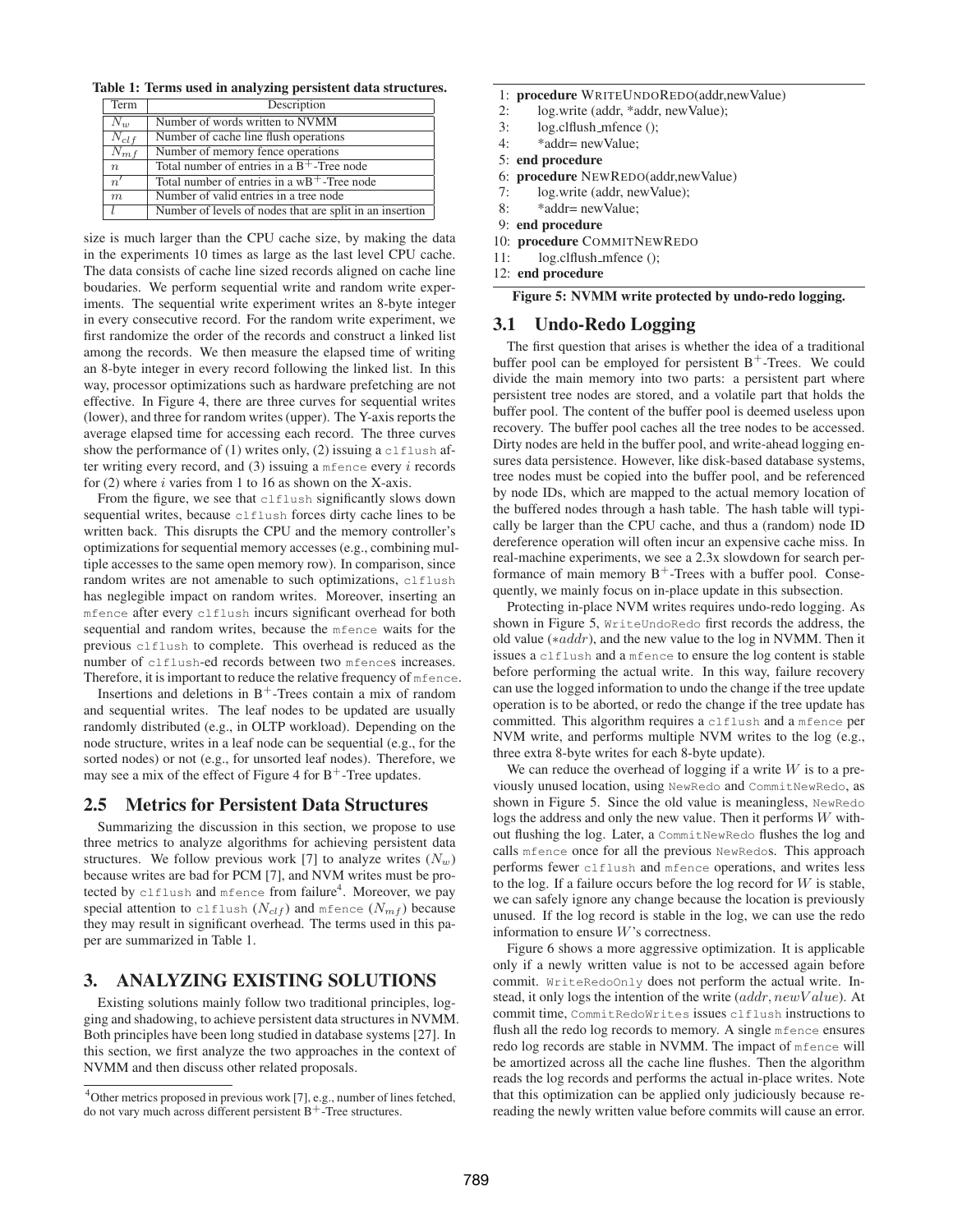|     | 1: <b>procedure</b> WRITEREDOONLY(addr, new Value)                       |
|-----|--------------------------------------------------------------------------|
| 2:  | log.write (addr, newValue);                                              |
|     | 3: end procedure                                                         |
|     | 4: procedure COMMITREDOWRITES                                            |
| 5:  | $log.$ clflush_mfence $()$ ;                                             |
| 6:  | for all (addr, new Value) in log do                                      |
| 7:  | *addr= newValue;                                                         |
| 8:  | end for                                                                  |
|     | 9: end procedure                                                         |
|     | Figure 6: Redo-only logging.                                             |
|     | 1: <b>procedure</b> INSERTTOLEAF(leaf, new Entry, parent, ppos, sibling) |
| 2:  | copyLeaf=AllocNode();                                                    |
| 3:  | NodeCopy(copyLeaf, leaf);                                                |
| 4:  | Insert(copyLeaf, newEntry);                                              |
| 5:  | for i=0; i < copyLeaf.UsedSize(); i+=64 do                               |
| 6:  | $clflush(\& copyleaf + i);$                                              |
| 7:  | end for                                                                  |
| 8:  | WriteRedoOnly(&parent.ch[ppos], copyLeaf);                               |
| 9:  | WriteRedoOnly(&sibling.next, copyLeaf);                                  |
| 10: | CommitRedoWrites():                                                      |

11: FreeNode(leaf);

12: **end procedure**

#### **Figure 7: Shadowing for insertion when there is no node splits.**

Let us consider an insertion into a  $B^+$ -Tree leaf node without node splits. Suppose the sorted leaf has  $m$  index entries, each containing an 8-byte key and an 8-byte pointer. The insertion moves an average  $m/2$  entries, inserts a new entry, and increments the number field, writing  $m + 3$  words. For each word write, the undo-redo logging incurs 3 extra writes, a clflush and a mfence. Hence,  $N_w = 4m + 12$ ,  $N_{clf} = m + 3$ , and  $N_{mf} = m + 3$ .

Table 3 in Section 4.7 shows the cost analysis for nine persistent  $B^+$ -Tree solutions.  $B^+$ -Tree with undo-redo logging is in the first row. From left to right, the table lists the costs of insertion without node splits, insertion with  $l$  node splits, and deletion without node merges. Compared to insertion, a deletion in a leaf node moves an average  $(m - 1)/2$  entries, and thus has a slightly lower cost. On the other hand, the cost of an insertion with node splits grows dramatically because of the node split operation.

If an insertion does not lead to node splits, a PCM-friendly  $B^+$ -Tree writes the new index entry to an unused location and updates the number/bitmap field. We use NewRedo for the former and WriteUndoRedo for the latter.  $N_w = 2*3+1*4 = 10$ ,  $N_{clf} = 2$ , and  $N_{mf} = 2$ , as shown in row 2 and row 3 in Table 3. However, the two types of trees have different deletion costs. For a packed unsorted leaf node, a deletion needs to move the last entry to fill the hole of the deleted entry. This is an overwrite operation and must use WriteUndoRedo. Therefore,  $N_w = 3 * 4 = 12$ . In contrast, for an unsorted leaf node with a bitmap, only the bitmap needs to be overwritten. Therefore, it sees lower costs and  $N_w = 4$ . Finally, when an insertion causes node splits, PCM-friendly  $B^+$ -Trees behave the same as  $B^+$ -Trees except for the leaf node split. Therefore, they have similar costs to  $B^+$ -Trees.

#### **3.2 Shadowing**

The second method to achieve persistence is shadowing. To make changes to a node  $J$ , we first create a copy  $J'$  of  $\tilde{J}$ , then update the copy  $J'$ . We flush  $J'$  and commit it as the new updateto-date node. However, since  $J$  is pointed to by  $J$ 's parent node, we will have to update  $J$ 's parent to point to  $J'$ . Then we follow the same shadowing procedure to create a new copy of the parent node. This process will continue until the root node.

To avoid the extensive copy operations in a Btree-like structure, Condit et al. [9] proposed a technique called short-circuit shadowing. The idea is to take advantage of the 8-byte atomic write feature in NVM. For the above example, it will atomically modify the leaf node pointer in  $J$ 's parent. In essence, when there is a single 8-byte pointer that points to the newly created node copies, short-circuit shadowing can avoid propagating the copy operation further. Unfortunately, the  $B^+$ -Tree structure introduces additional complication— the leaf sibling pointers. Both the pointer in the leaf parent and the pointer in its sibling leaf node need to be updated, which cannot be handled by short-circuit shadowing.

We employ clflush and mfence to solve this problem, as shown in Figure 7. The algorithm creates a copy of the leaf node, inserts the new entry, and flushes the shadow node. Then it uses two WriteRedoOnlys to log the update intentions to the two pointers in the parent and the sibling. Finally, it calls a CommitRedoWrites to commit the changes. Note that CommitRedoWrites will flush the log and perform a mfence before actually updating the two pointers. This sequence of operations guarantees that the modifications to both the parent and the sibling occur after the shadow node and the redo log records are stable in NVMM. In the case of a failure, if the mfence in CommitRedoWrites has not yet completed, then the original tree structure is kept intact. If the mfence has succeeded, then we can always use the redo log records to recover and complete the insertion operation.

This shadowing procedure requires copying the entire leaf node. Suppose that the leaf node contains  $m$  used entries and each entry consists of an 8-byte key and an 8-byte pointer. Shadowing incurs  $2m + 4$  writes for copying the entries, the number field, and the sibling pointer field, and inserting the new entry. The two WriteRedoOnlys require 4 word writes, and the actual pointer updates require 2 writes. AllocNode will require an additional log write, clflush, and mfence to ensure persistence of the allocation operation. Therefore,  $N_w = 2m + 11$ . The algorithm flushes the shadow node and the redo log records.  $N_{clf} = (2m + 4) \frac{8}{64} +$  $1 + 1 = 0.25m + 2.5$ . CommitRedoWrites and AllocNode both perform a mfence. Thus  $N_{mf} = 2$ .

Table 3 shows the cost analysis for three shadowing solutions. For each solution, it shows insertion without node splits, as well as deletion without node merges, and the complex case where an insertion triggers node splits. We see that the deletion cost is similar to the insertion cost except that  $m - 1$  entries are copied to the shadow node. For PCM-friendly  $B^+$ -Trees, the cost of shadowing is the same as normal  $B^+$ -Trees because the node copy operation removes any benefits from reducing writes in a leaf node.

### **3.3 Other Related Work**

In late 1980s, Agrawal and Jagadish [1] designed recovery algorithms for databases running on Ferroelectric Random Access Memories based NVMM. To our knowledge, this is the earliest study of NVMM for a database system. This work assumes that main data is on disks, and exploits NVMM with logging and shadowing to reduce the overhead of traditional disk-based recovery. In contrast, we assume that the data in NVMM is the primary copy. Hence, updates to persistent  $B^+$ -Trees must persist across failures.

In 1990s, several pieces of work studied storage systems, file systems, and database systems on NVMM [32, 16, 21]. eNVy is a Flash memory based storage system [32], which deals with the draw-backs of Flash (e.g., erase, wear-leveling). The Rio project [16, 21] designed a Rio file cache from NVMM and exploited the Rio file cache for databases. The work assumes that each individual store instruction immediately persists the data in NVMM. Unfortunately, in the present CPU cache hierarchy, this assumption can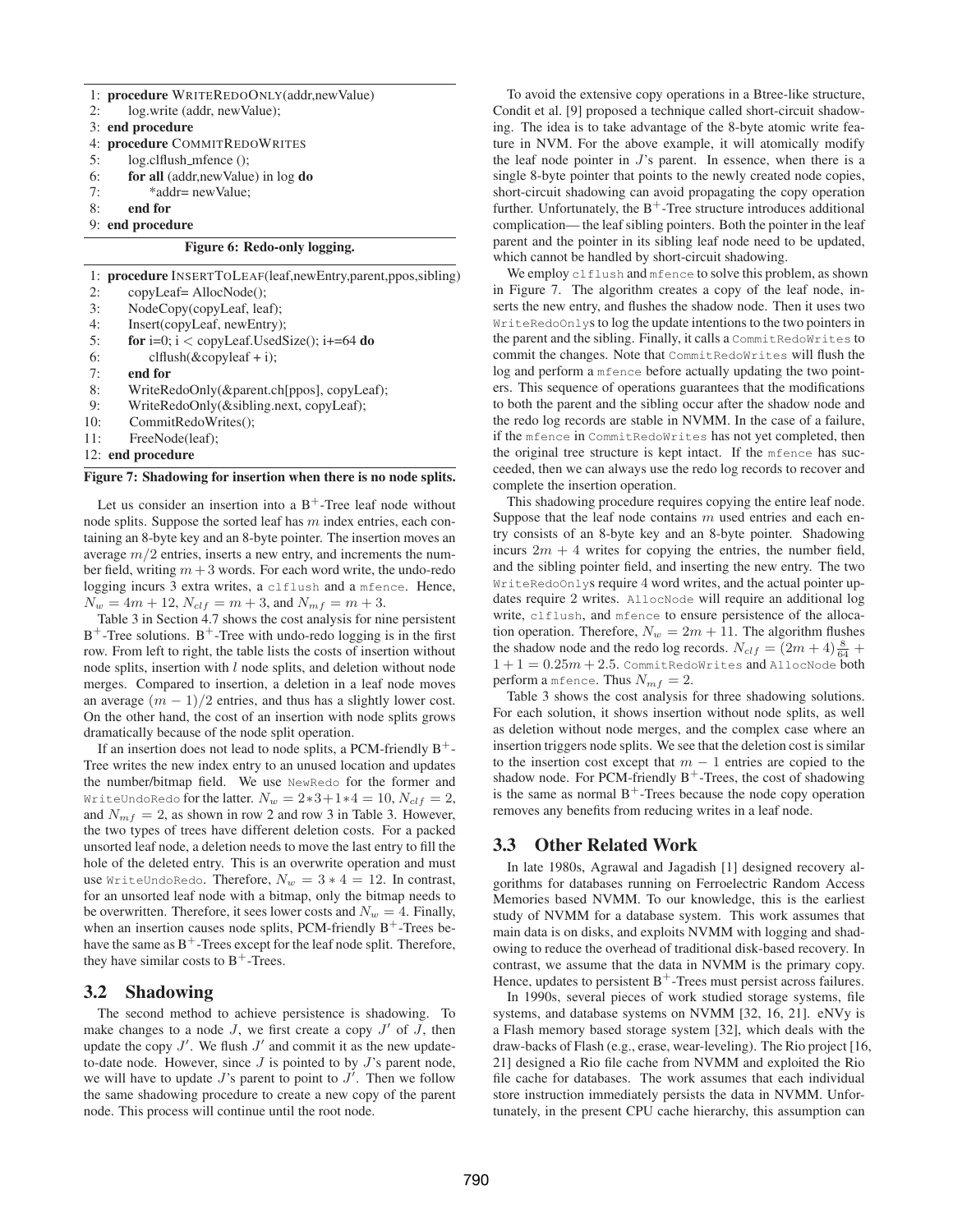be only achieved by issuing a clflush and a mfence after every write, which would result in significant performance degradation.

Several recent studies considered the same NVMM setting as this paper. Mnemosyne [31] and NV-heaps [8] aimed to provide general libraries and programming interfaces to use NVMM. Both studies exploited software transactional memory (STM) and redoonly logging at transaction commit time to support in-place updates to NVMM. However, STM may incur significant overhead (up to 20x slowdowns) [18]. WSP [20] proposed to take advantage of a small residual energy window provided by the power supply to flush cache and register states to NVMM after a power failure. However, a software routine is responsible for coordinating the saving of transient states to NVMM when a power failure is detected. Such design cannot cope with operating system crashes. Pelley et al. [23] performed trace-based analysis to understand the NVM design space in a traditional page organized OLTP system. The study indicates that disk-like organization incurs significant performance overheads. Our study considers main memory data structures in NVMM. As discussed previously, we studied index and hash join algorithms on PCM [7]. Viglas [30] studied sorting and join algorithms on NVMM. Both of these studies focus on the efficiency of algorithm designs without persistence.

Venkataraman et al. [29] proposed a consistent CDDS Btree structure for NVMM. This is the closest to our work. The proposal does not employ logging or shadowing. It enhances each index entry with a pair of start version and end version fields, and keeps a global version for the entire tree. All the updates are performed in place and flushed to memory. When an entire update operation succeeds, the global version is atomically incremented. In this way, the design can carefully use the global version to remove any on-going uncommitted updates during failure recovery. While this design supports persistence, there are several drawbacks. First, it requires a clflush and a mfence for every write, which can lead to significant time overhead compared to plain Btrees. Second, a version is an 8-byte integer in the CDDS Btree. This means that the size of an index entry is doubled if the key size is 8 byte. Basically, this leads to 50% space overhead. Third, the use of a single global version essentially serializes any update operations. Therefore, updates must be performed sequentially, which is undesirable.

## **4. WRITE-ATOMIC B+-TREES**

In this section, we propose a new persistent  $B^+$ -Tree structure, Write-Atomic  $B^+$ -Trees (a.k.a. w $B^+$ -Trees). We first describe the design goals, then present  $wB^+$ -Tree structures and operations with fixed-sized keys and with variable sized keys, such as strings.

#### **4.1 Design Goals**

We would like our design to achieve the following three goals:

- *Atomic write to commit all changes:* Since logging incurs extra NVM writes and cache line flushes, it is desirable to optimize away the need for logging in the common cases, where an insertion or a deletion is handled within a node without node splits or merges. It would be nice to be able to apply the insertion or the deletion while maintaining the original state of the node, and then allow a single atomic write to commit all changes.
- *Minimize the movement of index entries:* In a sorted node, half of the entries have to be moved on average for an insertion or a deletion. As discussed in Section 2.2, unsorted nodes significantly reduce the movement of index entries. An insertion writes to an unused entry without moving existing entries. The best deletion scheme updates only the bitmap field in a node. We would like our design to achieve similar update efficiency.

| Index   | Slot array $\frac{5}{5}$ |      |     |                                  |           |       | nex | D    | ĸ۰<br>p, | 000<br>000                 | p,       |
|---------|--------------------------|------|-----|----------------------------------|-----------|-------|-----|------|----------|----------------------------|----------|
| entries |                          |      |     | (a) Slot array with 1-byte slots |           |       |     |      |          | (b) Bitmap-only leaf       |          |
| slot-   |                          |      | K,  | 000                              | $K_n$     | slot- |     |      | K,       | 000                        |          |
| array   |                          | ch.  | ch, | 000                              | $ch_{n}$  | array | nex | n    | p,       | 000                        |          |
|         |                          |      |     | (c) Slot-only nonleaf $(n<8)$    |           |       |     |      |          | (d) Slot-only leaf $(n<8)$ |          |
| slot    |                          | lbmb | ĸ٠  | 000                              | $K_{n'}$  | slot  |     | bmp  | ĸ٠       | 000                        | $K_{n'}$ |
| array   |                          |      | ch, | 000                              | $ch_{n'}$ | array |     | nexi | p,       | 000                        | $p_{n'}$ |
|         |                          |      |     | (e) Slot+bitmap nonleaf          |           |       |     |      |          | (f) Slot+bitmap leaf       |          |

**Figure 8:**  $wB^+$ -Tree node structures. (For a slot+bitmap node, **the lowest bit in the bitmap indicates whether the slot array is valid. Slot 0 records the number of valid entries in a node.)**

**Table 2: wB**<sup>+</sup>**-Tree structures considered in this paper.**

| Structure                                                                                              | Leaf Node      | Non-leaf Node                           |
|--------------------------------------------------------------------------------------------------------|----------------|-----------------------------------------|
| $\vert$ wB <sup>+</sup> -Tree                                                                          |                | slot+bitmap leaf   slot+bitmap non-leaf |
| $\vert$ wB <sup>+</sup> -Tree w/bitmap-only leaf $\vert$ bitmap-only leaf $\vert$ slot+bitmap non-leaf |                |                                         |
| $wB$ <sup>+</sup> -Tree w/ slot-only nodes                                                             | slot-only leaf | slot-only non-leaf                      |

• *Good search performance:* The structure of non-leaf nodes is important for search performance. Since the node size of mainmemory  $B^+$ -Trees is relatively small compared to disk-based B<sup>+</sup>-Trees, main-memory trees are much taller. For example, a  $B^+$ -Tree with 512-byte sized nodes will have 11 levels after being bulkloaded with 50 million index entries to be 70% full. If a scheme incurs a delay of  $f$  to search a non-leaf node, then the overall search time will see a delay of  $10f$ . Previous work [7] observes this effect and recommends to keep sorted nodes for non-leaf nodes. However, sorted nodes would have very poor update performance when there are node splits or node merges. We would like our design to achieve good update performance while maintaining good search performance.

### **4.2 wB**+**-Tree Structures**

Figure 8(b) shows the previous proposal of bitmap-only unsorted leaf nodes. If the bitmap size is bounded by an 8-byte word, then this structure can achieve the goal of write atomicity. However, the unsorted nature of the node makes binary search impossible. Can we achieve both write atomicity and good search performance?

We introduce a small indirection array to a bitmap-only unsorted node, as shown in Figure 8(e) and (f). This solution is inspired by the slotted page structure of NSM disk pages. The indirection slot array remembers the sorted order of the index entries, as shown in Figure 8(a). A slot contains the array offset for the corresponding index entry. Slot 0 records the number of valid entries in the node.

The resulting slot+bitmap nodes contain both a bitmap and an indirection slot array. The bitmap is used to achieve write atomicity. Like bitmap-only nodes, the bitmap always contains the locations of valid index entries. In addition, we use the lowest bit of the bitmap to indicate whether the slot array is valid. Normally, the slot array is valid and a binary search can take advantage of the slot array to obtain the sorted order of index entries. However, after a failure, the slot array may be invalid. Then the bitmap is used to do the search as in bitmap-only nodes. We will describe failure recovery in depth in Section 4.3.

If the tree node size is small so that the maximum number of index entries  $(n)$  in a node is less than 8, then the entire slot array can fit into an 8-byte word. The slot array itself can achieve write atomicity without the help of the bitmap. For such cases, we propose slot-only nodes, as shown in Figure 8 (c) and (d).

We combine slot-only nodes, slot+bitmap nodes, and bitmaponly leaf nodes to form three types of  $wB^+$ -Tree structures, as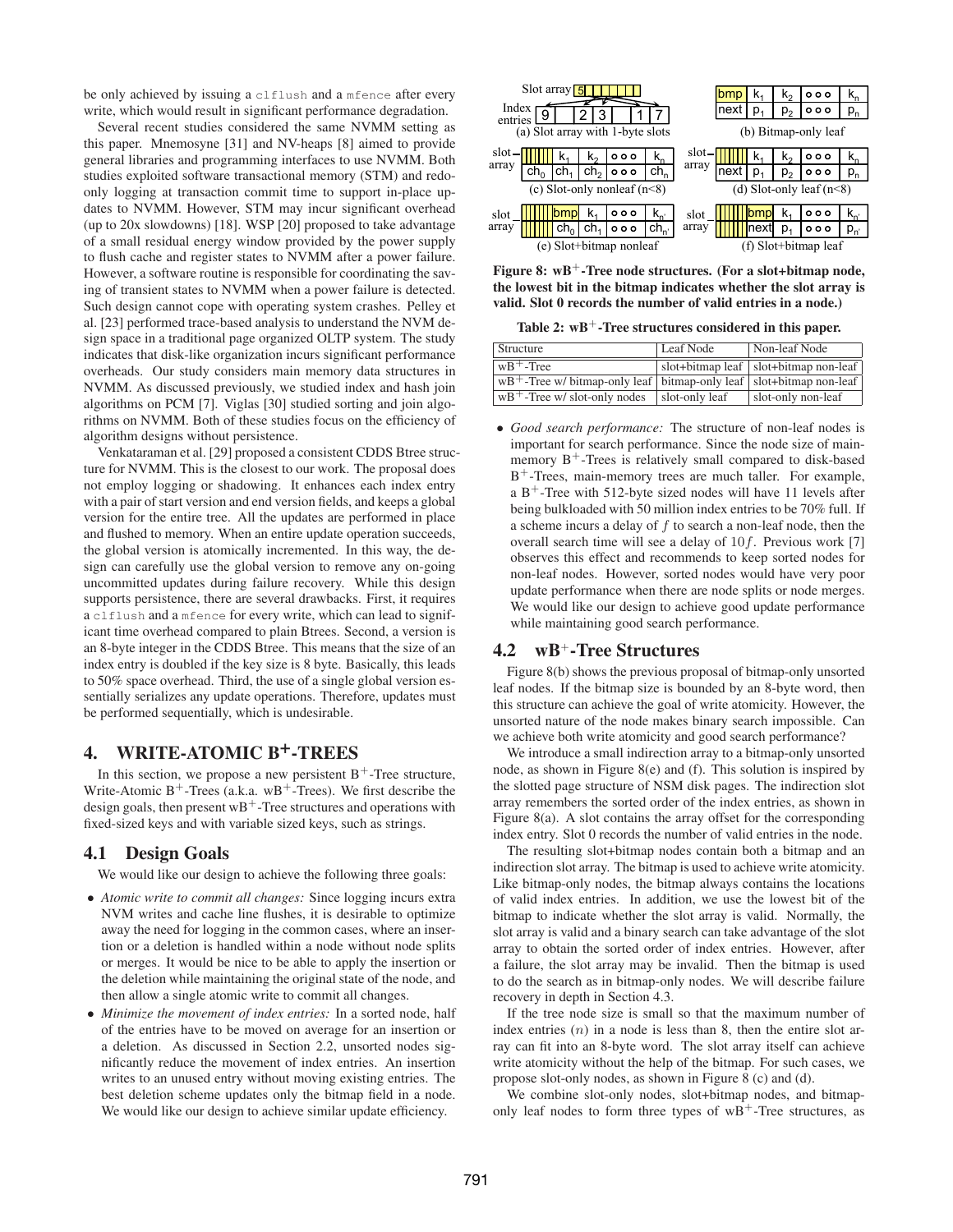|  |  |  |  | 1: procedure INSERT2SLOTONLY_ATOMIC(leaf, newEntry) |  |
|--|--|--|--|-----------------------------------------------------|--|
|--|--|--|--|-----------------------------------------------------|--|

- 2: */\* Slot array is valid \*/* 3: pos= leaf.GetInsertPosWithBinarySearch(newEntry); 4: */\* Write and flush newEntry \*/* 5: u= leaf.GetUnusedEntryWithSlotArray(); 6: leaf.entry[u]= newEntry; 7: clflush(&leaf.entry[u]); mfence(); 8: */\* Generate an up-to-date slot array on the stack \*/* 9: **for** (j=leaf.slot[0]; j≥pos; j - -) **do** 10: tempslot $[i+1]$ = leaf.slot $[i]$ ; 11: **end for** 12: tempslot[pos]=u; 13: **for** (j=pos-1; j≥1; j - -) **do**
- 14: tempslot[j]= leaf.slot[j];
- 15: **end for**
- 16: tempslot $[0]$ =leaf.slot $[0]+1$ ;
- 17: */\* Atomic write to update the slot array \*/*
- 18: \*((UInt64 \*)leaf.slot)= \*((UInt64 \*)tempslot);
- 19: clflush(leaf.slot); mfence();
- 20: **end procedure**

**Figure 9: Insertion to a slot-only node with atomic writes.**

listed in Table 2. When the node size is small, slot-only nodes are the best node organization. When the node size is large, we consider both  $wB^+$ -Tree and  $wB^+$ -Tree with bitmap-only leaf nodes. A non-leaf node is always a slot+bitmap node, while a leaf node contains a bitmap with or without a slot array.

It is easy to see that the above  $wB^+$ -Tree structures support any fixed sized keys. An 8-byte bitmap can support up to 63 index entries, and 1-byte sized slots can support up to 255 index entries. For example, if an index entry is 16-byte large (with 8-byte keys and 8-byte pointers on an 64-bit machine), then a slot+bitmap node can be as large as 1KB (i.e. 16 cache lines), which is often sufficient for main memory  $B^+$ -Trees [28, 6, 12]. Support for variable sized keys will be described in Section 4.6.

### **4.3 Insertion**

Figure 9 shows the algorithm for inserting a new entry to a slotonly node using atomic writes. The algorithm starts by finding the insertion position using the sorted slot array (line 3). Then it examines the valid slots to locate an unused entry (line 5) and writes to the new entry (line 6). It ensures that the new entry is stable in NVMM with a clflush and a mfence (line 7). Then it generates an up-to-date slot array using an 8-byte space from the call stack (line 8–16). Finally, it performs an atomic write to update the slot array (line 17–19). Upon failure recovery, if this atomic write succeeds, the insertion has successfully completed. If the atomic write has not occurred, the original data in the node is kept intact because the insertion uses an unused entry. Both states are consistent. As shown in Table 3,  $N_w = 3$  for writing the new entry and the slot array,  $N_{clf} = 2$ ,  $N_{mf} = 2$ . For bitmap-only leaf nodes, we can apply a similar algorithm with the same cost, which writes the new entry to an unused location and atomically updates the bitmap.

Figure 10 shows the algorithm for inserting into a slot+bitmap node using atomic writes. It clears the slot array valid bit in the bitmap (line 6–8). Then it writes and flushes the new entry to an unused location (line 9–12), and modifies and flushes the slot array (line 13–24). Next, it issues a mfence to ensure the new entry and the slot array are stable in NVMM (line 25). Finally, the algorithm updates the bitmap atomically to enable the slot valid bit and the new entry (line 26–28). During failure recovery, a slot+bitmap node may be in one of three consistent states: (i) the original state before insertion, (ii) the original state with invalid slot array, or (iii) 1: **procedure** INSERT2SLOTBMP ATOMIC(leaf, newEntry)

- 2: **if** (leaf.bitmap & 1 == 0) */\* Slot array is invalid? \*/* **then**
- 3: Recover by using the bitmap to find the valid entries,
	- building the slot array, and setting the slot valid bit;
- 4: **end if**
- 5: pos= leaf.GetInsertPosWithBinarySearch(newEntry);
- 6: */\* Disable the slot array \*/*
- 7: leaf.bitmap = leaf.bitmap 1;
- 8: clflush(&leaf.bitmap); mfence();
- 9: */\* Write and flush newEntry \*/*
- 10: u= leaf.GetUnusedEntryWithBitmap();
- 11: leaf.entry[u]= newEntry;
- 12: clflush(&leaf.entry[u]);
- 13: */\* Modify and flush the slot array \*/*
- 14: **for** (j=leaf.slot[0]; j≥pos; j -) **do**
- 15: leaf.slot $[j+1]$ = leaf.slot $[j]$ ;
- 16: **end for**
- 17: leaf.slot[pos]=u;
- 18: **for** (j=pos-1; j≥1; j -) **do**
- 19: leaf.slot[j]= leaf.slot[j];
- 20: **end for**
- $21:$  leaf.slot[0]=leaf.slot[0]+1;
- 22: **for** ( $j=0$ ;  $j<$  leaf.slot[0];  $j = 8$ ) **do**
- 23: clflush(&leaf.slot[j]);
- 24: **end for**
- 25: mfence(); */\* Ensure new entry and slot array are stable \*/*
- 26: */\* Enable slot array, new entry and flush bitmap \*/*
- 27: leaf.bitmap = leaf.bitmap + 1 +  $(1 < < u)$ ;
- 28: clflush(&leaf.bitmap); mfence();

29: **end procedure**

#### **Figure 10: Insertion to a slot+bitmap node with atomic writes.**

successful insertion with valid bitmap and valid slot array. If the failure occurs before the first atomic bitmap write, the node will be in state (i). If the failure occurs between the first and the second atomic writes, the node will be in state (ii). The slot array is disabled. The insertion is to a previously unused entry. Therefore, any potentially partial writes of the new entry and the slot array have not modified the original valid entries in the node. The algorithm checks and recovers for this case (line 2–4). If the second actomic write to the bitmap also completes, the node will be in state (iii).

Insert2SlotBmp Atomic incurs an NVM write, a clflush, and a mfence for either atomic bitmap write. It performs 2 NVM writes and a clflush for the new entry. For the slot array, it writes and flushes  $(m + 2)$  bytes, leading to  $(m + 2)/8$  NVM writes and  $(m + 2)/64$  clflushs. Then it issues a mfence at line 25. Putting it all together,  $N_w = 0.125m + 4.25$ ,  $N_{clf} = \frac{1}{64}m + 3\frac{1}{32}$ ,  $N_{mf} = 3$ , as shown in Table 3.

When an insertion leads to the split of a leaf node  $J$ , we allocate a new leaf node  $\bar{J}$  and balance the index entries between  $J$  and  $\bar{J}$ . Note that the balance operation simply copies index entries from J to  $\tilde{J}$ . As entries are unsorted, there is no need to move any entries in J. Then we write the bitmap/slot fields and the sibling pointer field of the new node. The new node can be updated in place. On the other hand, we also need to update the bitmap/slot fields and the sibling pointer field of J. While we cannot perform a single atomic write in this case, it is easy to employ redo-logging. Then we insert the new leaf node to the parent node using the algorithms in Figure 9 or Figure 10, and commit the redo writes.

### **4.4 Deletion**

The deletion algorithm is similar to the insertion algorithm. As the index entries are unsorted, we do not need to move any entries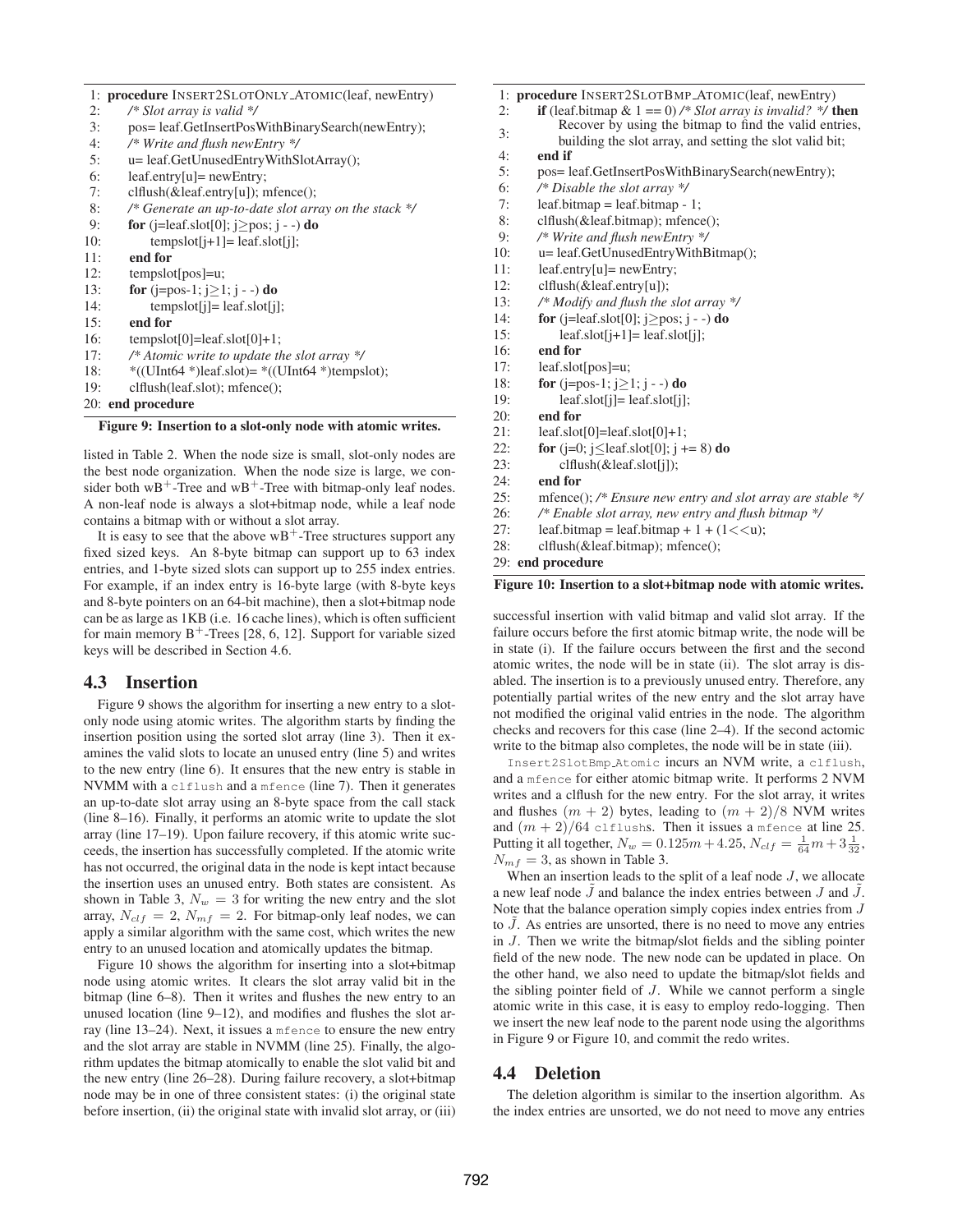| Solution                              | Insertion without node splits                            | Insertion with $l$ node splits                                                                                                                     | Deletion without node merges       |
|---------------------------------------|----------------------------------------------------------|----------------------------------------------------------------------------------------------------------------------------------------------------|------------------------------------|
| $B+$ -Trees                           | $N_w = 4m + 12$ ,                                        | $N_w = l(4n + 15) + 4m + 19, N_{clf} = l(0.375n + 3.25) + N_w = 4m,$                                                                               |                                    |
| undo-redo logging                     | $N_{clf} = N_{mf} = m + 3$                               | $m + 4.125$ , $N_{mf} = l(0.25n + 2) + m + 5$ $N_{clf} = N_{mf} = m$                                                                               |                                    |
| <b>Unsorted</b> leaf                  | $N_w = 10$ ,                                             | $N_w = l(4n+15) + n + 4m + 19, N_{clf} = l(0.375n + 3.25) + N_w = 12,$                                                                             |                                    |
| undo-redo logging                     | $N_{clf} = 2, N_{mf} = 2$                                | $\left[0.25n + m + 4.125, N_{mf} = l(0.25n + 2) + 0.25n + m + 5\right]N_{clf} = 3, N_{mf} = 3$                                                     |                                    |
| Unsorted leaf w/ bitmap $ N_w = 10$ , |                                                          | $N_w = l(4n+15) - n + 4m + 19, N_{clf} = l(0.375n+3.25) - N_w = 4,$                                                                                |                                    |
| undo-redo logging                     | $N_{clf} = 2, N_{mf} = 2$                                | $0.25n + m + 4.125$ , $N_{mf} = l(0.25n + 2) - 0.25n + m + 5N_{clf} = 1$ , $N_{mf} = 1$                                                            |                                    |
| $B^+$ -Trees                          | $N_w = 2m + 11, N_{mf} = 2,$                             | $N_w = l(2n + 5) + 2m + 12,$                                                                                                                       | $N_w = 2m + 7, N_{m,f} = 2,$       |
| shadowing                             | $N_{clf} = 0.25m + 2.5$                                  | $N_{clf} = l(0.25n + 1.5) + 0.25m + 2.625, N_{mf} = 2$                                                                                             | $N_{clf} = 0.25m + 2$              |
| Unsorted leaf                         | $N_w = 2m + 11, N_{mf} = 2,$                             | $N_w = l(2n + 5) + 2m + 12,$                                                                                                                       | $N_w = 2m + 7, N_{m} = 2,$         |
| shadowing                             | $N_{clf} = 0.25m + 2.5$                                  | $N_{clf} = l(0.25n + 1.5) + 0.25m + 2.625, N_{mf} = 2$                                                                                             | $N_{clf} = 0.25m + 2$              |
|                                       | Unsorted leaf w/ bitmap $N_w = 2m + 11$ , $N_{mf} = 2$ , | $N_w = l(2n + 5) + 2m + 12,$                                                                                                                       | $N_w = 2m + 7, N_{m} = 2,$         |
| shadowing                             | $N_{clf} = 0.25m + 2.5$                                  | $N_{clf} = l(0.25n + 1.5) + 0.25m + 2.625, N_{mf} = 2$                                                                                             | $N_{clf} = 0.25m + 2$              |
|                                       |                                                          | $N_w = 0.125m + 4.25$ , $N_{clf} =  N_w = l(1.25n' + 9.75) + 0.125m + 8.25$ ,                                                                      | $N_w = 0.125m + 2, N_{clf} =$      |
| $wB+$ -Tree                           | $\frac{1}{64}m+3\frac{1}{32}$ , $N_{mf}=3$               | $N_{clf} = l(\frac{19}{128}n' + 1\frac{105}{128}) + \frac{1}{64}m + 3\frac{13}{32}$ , $N_{mf} = 3$                                                 | $\frac{1}{64}m + 2$ , $N_{mf} = 3$ |
| $ wB+$ -Tree                          | $N_w = 3, N_{clf} = 2,$                                  | $N_w = l(1.25n' + 9.75) - 0.25n' + 0.125m + 7.5,$                                                                                                  | $N_w = 1, N_{clf} = 1,$            |
| w/ bitmap-only leaf                   | $N_{mf} = 2$                                             | $N_{clf} = \frac{l(\frac{19}{128}n' + 1\frac{105}{128}) - \frac{3}{128}n' + \frac{1}{64}m + 3\frac{43}{128}$ , $N_{mf} = 3\left N_{mf} = 1\right $ |                                    |
| $wB+$ -Tree                           | $N_w = 3, N_{clf} = 2,$                                  | $N_w = l(n+9) + 7,$                                                                                                                                | $\overline{N_w} = 1, N_{clf} = 1,$ |
| w/ slot-only nodes                    | $N_{mf} = 2$                                             | $N_{clf} = l(0.125n + 1.75) + 2.375, N_{mf} = 2$                                                                                                   | $ N_{mf} =1$                       |

**Table 3: Comparison of persistent B+-Tree solutions.**

Note: The estimated  $N_{\text{cl}}$  s are lower bounds because they do not cover the case where a log record spans the cache line boundary, and requires two flushes. For 512-byte sized nodes,  $n = 31$ ,  $n' = 29$ , m is about 21 if a node is 70% full.

for deletion in a leaf node. The algorithm simply updates the slot array and/or the bitmap to reflect the deletion. Either atomic writes or redo-only logging can be employed in a fashion similar to the insertion algorithms. The main difference is that there is no need to write any index entries for deletion without node merges.

### **4.5 Search**

One benefit provided by the slot array is that it maintains the sorted order of the index entries in a node. This is especially useful for non-leaf nodes. Let us consider the search operation in an unsorted non-leaf node without the slot array. For a search key, we will have to examine every entry in the node to find the largest entry that is smaller than the search key. Note that this can be more expensive than searching a leaf node, which requires only equality comparison. If the search key exists in a leaf node, it is expected to examine only half of the entries in the leaf node, while all the entries in an unsorted non-leaf node must be examined.

With the slot array, we apply binary search with logarithm comparisons. In our implementation, we find that the slot array dereference incurs certain non-trivial overhead due to memory access to retrieve the slot contents. We optimize the search procedure to stop the binary search when the range narrows down to less than eight slots. Then we retrieve all the remaining slots into an 8-byte integer variable. From then on, we use shift and logic operation on this integer to obtain slot contents avoiding further slot dereferences.

# **4.6 wB**+**-Trees for Variable Sized Keys**

While primary key indices and foreign key indices usually contain fixed-sized keys, variable sized keys are also widely used. For example, in the Memcached key-value store [19], a key can be a string with up to 250 characters. Memcached maintains a slabbased memory allocation pool, and all the key-value items are stored in this pool. Memcached constructs a hash index for associative lookups. The hash index stores pointers to the key-value items.

We would like to extend  $wB^+$ -Trees to support variable sized keys. When the key size is similar to or larger than a cache line, it is less beneficial to store all the keys of a node contiguously in order to reduce CPU cache misses. Therefore, we instead store 8 byte pointers to the variable sized keys rather than the actual keys in the trees. That is, the tree structure contains 8-byte keys, which are pointers to the actual variable sized keys. We call these 8-byte keys as key pointers. In this way, the above  $wB^+$ -Tree structures can be easily adapted to support variable sized keys. Essentially, a slot+bitmap node has two indirection layers. The first indirection layer is the key pointers, while the second indirection layer is the slot array. With this simple extension, we are able to support string keys and achieve similar benefits as fixed sized keys.

Compared to  $wB^+$ -Trees with fixed sized keys,  $wB^+$ -Trees with variable sized keys incur larger key comparison costs because of (i) the key pointer dereference to access the actual key, and (ii) the usually larger size of the key. As a result, the performance benefit of maintaining the sorted order in a slot array will be higher because it effectively reduces the number of unnecessary key comparisons.

### **4.7 Comparison with Previous Solutions**

Table 3 compares the cost of all the persistent  $B^+$ -Trees that we have discussed, assuming 8-byte keys. We apply undo-redo logging and shadowing to main-memory  $B^+$ -Trees and the two variants of PCM-friendly  $B^+$ -Trees. Then we consider three w $B^+$ -Tree structures. From the table, we see that  $wB^+$ -Tree schemes reduce the number of NVM writes, and / or the number of CPU cache flushes and memory fences compared to the previous solutions based on shadowing and undo-redo logging.

# **5. EXPERIMENTAL RESULTS**

We conduct an extensive performance study for persistent  $B^+$ -Tree solutions with different key types and different NVMMs.

# **5.1 Experimental Setup**

**Real machine modeling DRAM-like fast NVMM.** We model fast NVMM using DRAM on a real machine. The machine configuration is shown in Table 4. It is an Intel Xeon x86-64 machine running Ubuntu 12.04. For each real-machine experiment, we perform 10 runs and report the average performance across the 10 runs.

**Simulation modeling PCM-based NVMM.** We model PCM using a cycle-accurate out-of-order x86-64 simulator, PTLsim [25], PTLsim has been used in our previous work [7]. However, we find that the simulator does not implement the actual functionality of clflush. It is treated as a nop and ignored. We extended the simulator with the following modifications to support clflush: (i) the reorder buffer in the processor checks the dependence between a clflush and prior memory accesses; (ii) when a clflush commits in the reorder buffer, it issues a memory store operation for the specified cache line if it is dirty; (iii) a mfence will check all prior stores initiated by clflush instructions, and wait for them to complete. We tune the implementation so that the impact of clflush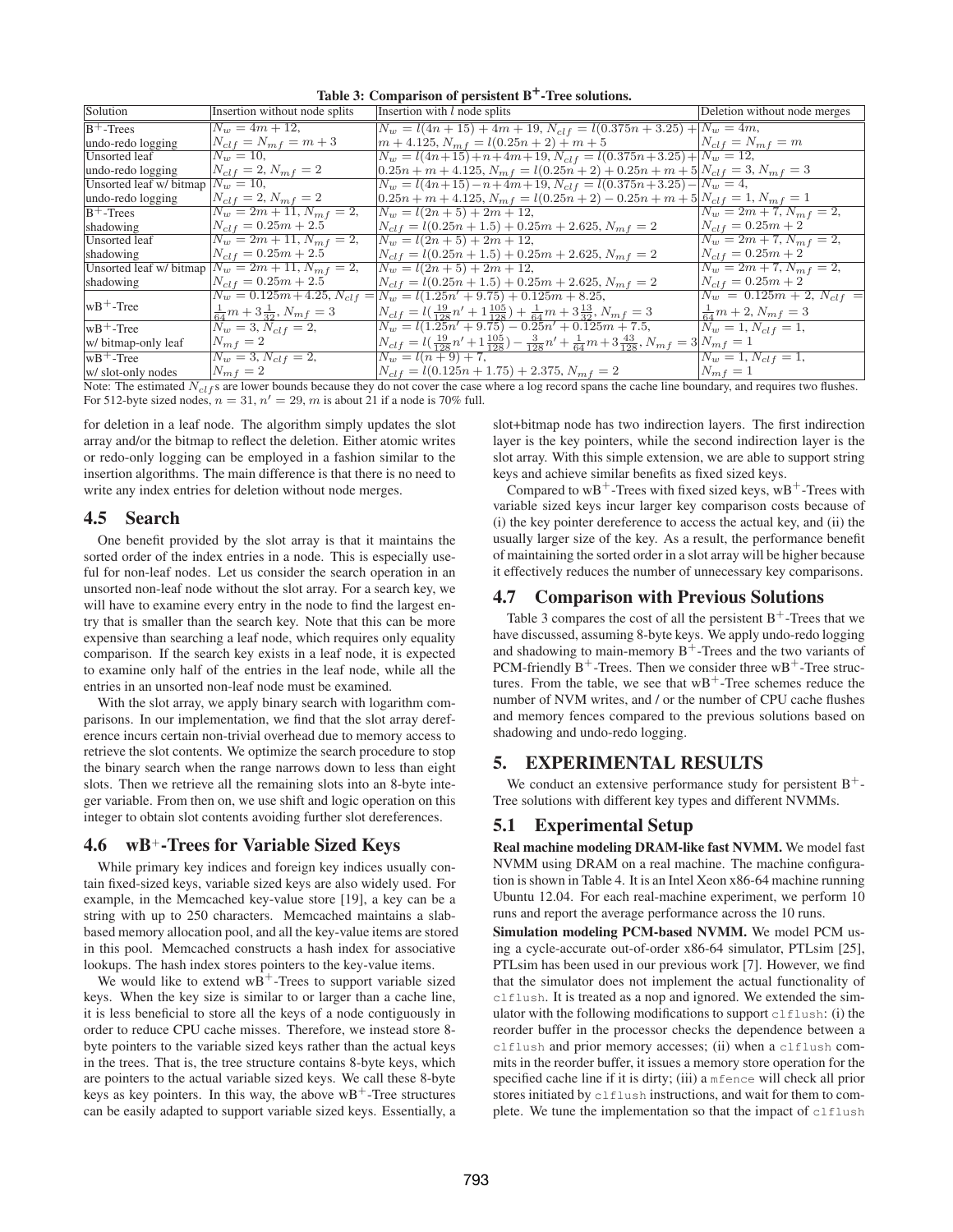

**Figure 11: Index performance on a cycle-accurate simulator modeling PCM-based NVMM. (We bulkload a tree with 20M entries, then perform 100K random back-to-back lookups, insertions, or deletions. Keys are 8-byte integers.)**

| Table 4: Experimental Setup.                                   |                                                     |  |  |  |  |
|----------------------------------------------------------------|-----------------------------------------------------|--|--|--|--|
| Real Machine Description                                       |                                                     |  |  |  |  |
| 2 Intel Xeon E5-2620, 6 cores/12 threads, 2.00GHz<br>Processor |                                                     |  |  |  |  |
| CPU cache                                                      | 32KB L1I/core, 32KB L1D/core, 256KB L2/core         |  |  |  |  |
|                                                                | 15MB shared L3, all caches with 64B lines           |  |  |  |  |
| OS                                                             | Ubuntu 12.04, Linux 3.5.0-37-generic kernel         |  |  |  |  |
| gcc 4.6.3, compiled with -O3<br>Compiler                       |                                                     |  |  |  |  |
|                                                                | Simulator Description                               |  |  |  |  |
| Processor                                                      | Out-of-order X86-64 core, 3GHz                      |  |  |  |  |
|                                                                | Private L1D (32KB, 8-way, 4-cycle latency),         |  |  |  |  |
| CPU cache                                                      | private L2 (256KB, 8-way, 11-cycle latency),        |  |  |  |  |
|                                                                | shared L3 (8MB, 16-way, 39-cycle latency),          |  |  |  |  |
|                                                                | all caches with 64B lines,                          |  |  |  |  |
| 64-entry DTLB, 32-entry write back queue                       |                                                     |  |  |  |  |
|                                                                | 4 ranks, read latency for a cache line: 230 cycles, |  |  |  |  |
| <b>PCM</b>                                                     | write latency per 8B modified word: 450 cycles,     |  |  |  |  |
|                                                                | $E_{rb} = 2 \text{ pJ}, E_{wb} = 16 \text{ pJ}$     |  |  |  |  |

and mfence on writes are similar to that shown in Figure 4 on the real machine. We use the same simulator configurations as in previous work [7]. Table 4 lists the detailed configuration.

**B<sup>+</sup>-Trees Implementations.** We compare a total nine B<sup>+</sup>-Tree solutions for fixed-sized keys: (1) *btree (volatile)*: cache optimized prefetching B+ -Tree; (2) *btree log*: employ undo-redo logging for *btree*; (3) *unsorted leaf log*: employ undo-redo logging for B<sup>+</sup>-Tree with unsorted leaf nodes; (4) *uleaf bmp log*: employ undo-redo logging for B+ -Tree with bitmap-only unsorted leaf nodes; (5) *btree shadow*: employ shadowing for *btree*; (6) *unsorted leaf shadow*: employ shadowing for B<sup>+</sup>-Tree with unsorted leaf nodes; (7) *uleaf bmp shadow*: employ shadowing for B+ -Tree with bitmap-only unsorted leaf nodes; (8) *wbtree*:  $wB^+$ -Tree; (9) *wbtree w/ bmp-leaf*:  $wB^+$ -Tree with bitmap-only leaf nodes. If the node size  $\leq$  two cache lines, we use  $wB^+$ -Tree with slot-only nodes to replace both (8) and (9), and report results as *wbtree*. We employ the principle of cache optimized prefetching  $B^+$ -Trees [6] for all the  $B^+$ -Tree solutions. All but  $(1)$  are persistent B<sup>+</sup>-Tree solutions.

We compare a total seven  $B^+$ -Tree solutions for variable sized keys. All the above variants of  $B^+$ -Trees are included except for the two variants involving unsorted leaf nodes, as we have seen similar performance between unsorted leaf nodes and bitmap-only unsorted leaf nodes.

**Memcached Implementation.** We have replaced the hash index in Memcached 1.4.17 to use our tree implementations with variable sized keys. We modified about 100 lines of code in Memcached to use tree-based indices.

**B +-Tree Workload.** Unless otherwise noted, we bulkload a tree with *B* entries that are randomly uniformly generated, and perform back-to-back random search, insertion, or deletion operations. We use 8-byte integer keys for fixed-sized keys and 20-byte strings for variable sized keys . We make  $B$  large enough so that the tree size is much larger than the last-level cache in the system. For fixed-sized keys, we perform real-machine experiments and simulation experiments. For simulation,  $B = 20$  million. For real machine experiments,  $B = 50$  million. Thus, the total size of valid leaf entries is 320MB in simulation and 800MB on the real machine, respectively. For variable sized keys, we perform only real-machine experiments because experiments on fixed sized keys have already contrasted the two types of NVMM models.  $B = 50$ million. There will be an additional 1GB memory space for storing the actual strings on the real machine.

# **5.2 Simulation Modeling PCM**

Figure 11 reports simulation results for 100 thousand search, insertion, and deletion operations on  $B^+$ -Trees bulkloaded with 20 million entries, while varying the tree node size from 2 cache lines to 8 cache lines. From Figure 11, we see the following:

- The wB<sup>+</sup>-Tree achieves similar search performance compared to the baseline main-memory non-persistent  $B^+$ -Trees. The indirection through the slot array incurs 2%–4% slowdowns. Solutions using bitmap-only leaf nodes see up to 16% slowdowns because of the sequential search overhead in leaf nodes.
- Applying undo-redo logging incurs drastic 6.6–13.7x slowdowns for  $B^+$ -Trees and 2.7–12.6x slowdowns for PCM-friendly  $B^+$ -Trees. This is because undo-redo logging requires a significant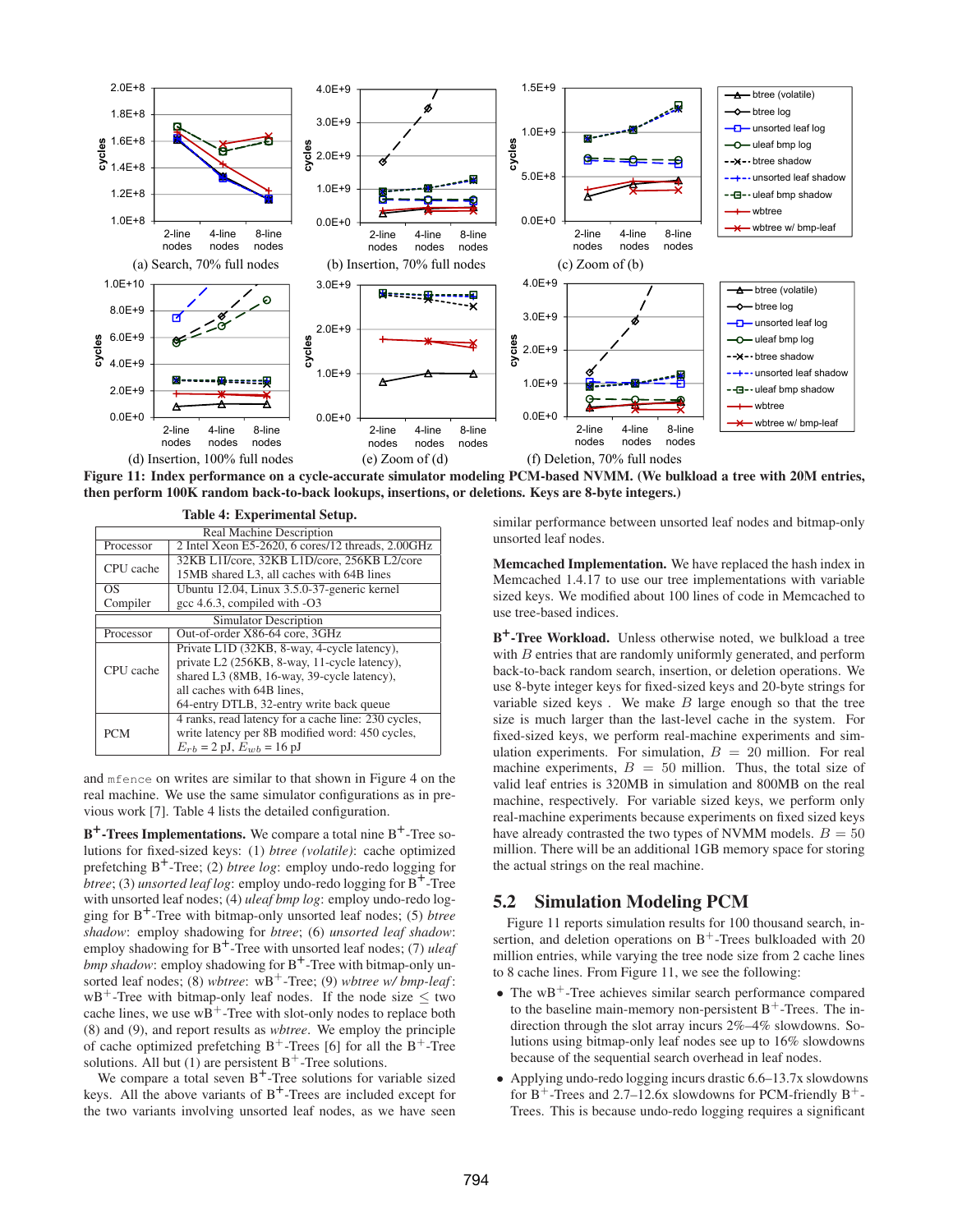

**Figure 13: Index performance on a real machine modeling DRAM-like fast NVMM. (We bulkload a tree with 50M entries, then perform 500K random back-to-back lookups, insertions, or deletions. Keys are 8-byte integers.)**

number of PCM writes and cache line flushes. The worst slowdowns happen in Figure 11(d), where there are many node splits.

- Shadowing incurs 2.1–7.8x slowdowns because it performs extensive data copying to create a new node for every insertion or deletion. The benefits of unsorted leaf nodes are lost; *unsorted leaf shadow* and *uleaf bmp shadow* are as slow as *btree shadow*.
- For each update experiment, we compare the performance of  $wB<sup>+</sup>$ -Trees with the slowest and the fastest previous persistent solutions. Our  $wB^+$ -Trees achieve a factor of 4.2–27.1x improvement over the slowest previous persistent solution. The best  $wB^+$ -Tree result is 1.5–2.4x better than the fastest previous persistent solution in each insertion or deletion experiment.
- *wbtree w/ bmp-leaf* achieves slightly better insertion and deletion performance than *wbtree*, but sees worse search performance. *wbtree w/ bmp-leaf* saves the cost of updating the slot array for insertions and deletions, but pays the cost of sequential search in leaf nodes. Note that for 2-line nodes, the figure shows only wB<sup>+</sup>-Tree with slot-only nodes as *wbtree*.

Figure 12 shows the wear (bits modified), energy, and counts of clflush and mfence for Figure 11(b). Comparing the counts with the cost analysis in Table 3, we see that the mfence counts are estimated accurately, while the clflush estimations are smaller than the real measurements. This is because our clflush estimation has not considered the case where a log record spans the cache line boundary causing two flushes.

### **5.3 Real Machine Experiments Modeling Fast DRAM-Like NVM**

Figure 13 reports the elapsed time for 500 thousand random search, insertion, and deletion operations on  $B^+$ -Trees bulkloaded with 50 million keys on the real machine. The layout of Figure 13 is the same as Figure 11. Similar to the simulation results, we see that (i) the  $wB^+$ -Tree achieves similar search performance compared to the baseline main-memory non-persistent  $B^+$ -Trees; (ii) Applying undo-redo logging incurs 1.6–11.8x slowdowns; (iii) Shadowing incurs 1.7–3.3x slowdowns; and (iv) Our  $WB^+$ -Trees achieve 2.1– 8.8x improvement over the slowest previous persistent solution, and the best  $wB^+$ -Tree result is 1.2–1.6x better than the best previous persistent solution in each insertion or deletion experiment.

There are interesting differences between real machine and simulation results. We redraw Figure 13 and Figure 11 as bar charts,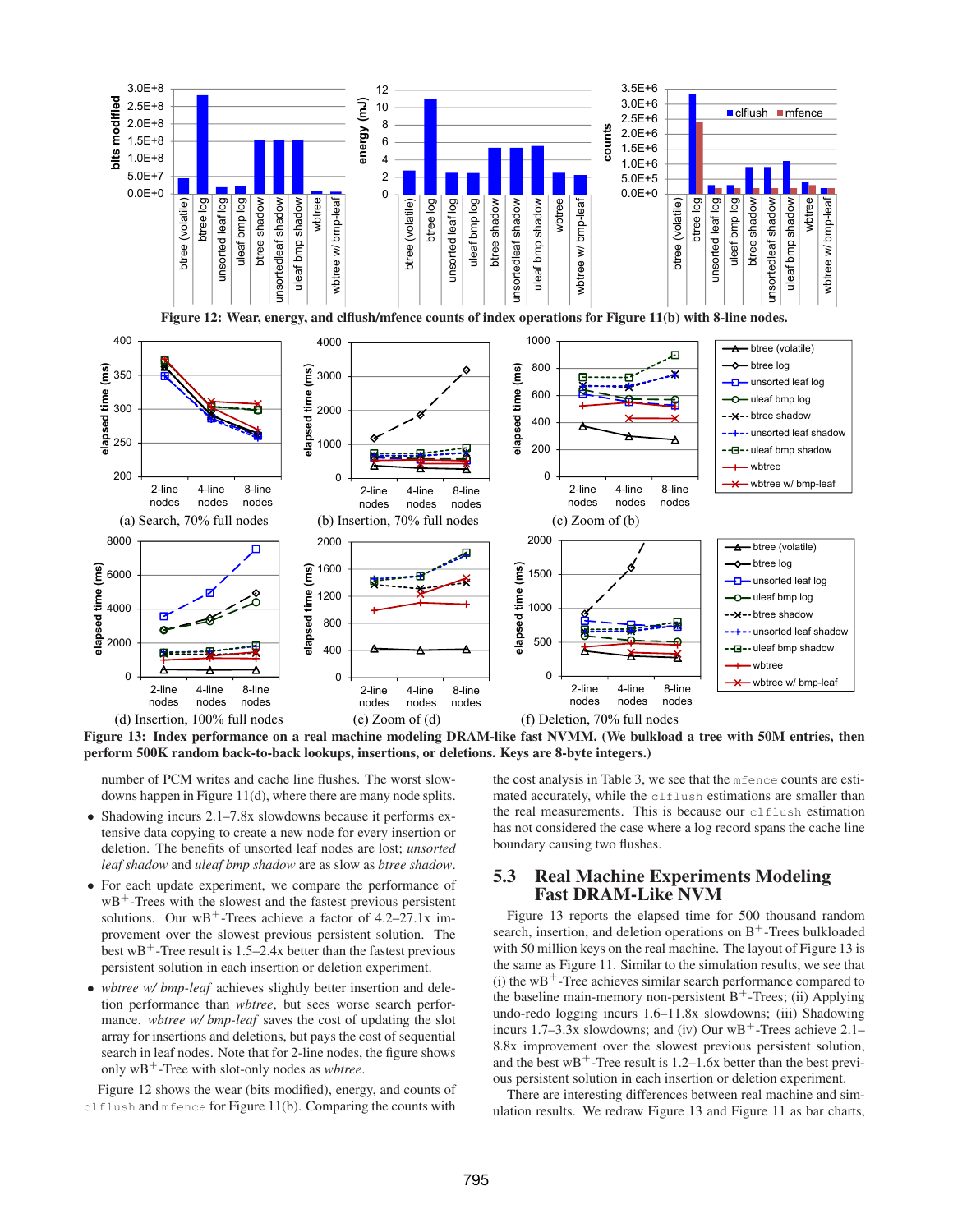

**Figure 14: Index performance with string keys on a real machine. (We bulkload a tree with 50M entries, then perform 500K random back-to-back lookups, insertions, or deletions).**



**Figure 15: Memcached throughput on a real machine. (We replace the hash index in Memcached with various types of trees. We bulkload a tree with 50M entries, and use mc-benchmark to insert and search 500K random keys. Keys are 20-byte random strings.)**

and generate the wear, energy, and clflush/mfence counts figures for all experiments. These charts are omitted from the paper because of space limitation. Comparing the figures, we find that the bar charts of the simulation results have similar shape to the bits modified charts, while the bar charts of the real machine results have similar shape to the clflush charts. This means that PCM writes play a major role in determining the elapsed times on PCM based NVMM, while on fast DRAM-like NVMM, cache line flushes are the major factor affecting the elapsed times.

### **5.4 Real Machine Experiments for Trees with String Keys**

Figure 14 shows the real machine experimental results for index operations with 20-byte string keys. The trees use the structure for the variable sized keys as described in Section 4.6. The actual keys are stored in a separate memory area outside the trees, and the trees contain 8-byte sized key pointers that point to the actual string keys.

Compared to 8-byte integer keys in Figure 13, the key comparison operation becomes much more expensive because of the pointer dereference and the significantly larger key size. A search is about 3 times as expensive as that in the trees with 8-byte integer keys, as can be seen by comparing Figure 14(a) and Figure 13(a).

From Figure 14(a)–(d), we see that *wbtree* is the best persistent tree solution. It achieves 1.2–5.6x speedups compared to previous persistent tree solutions based on undo-redo logging or shadowing. On the other hand, *wbtree w/ bmp-leaf* has significantly poorer performance because it has to perform very costly sequential search and compare many more keys.

### **5.5 Real-Machine Memcached Performance**

Figure 15 reports the throughput of Memcached with various tree implementations as its internal index. (Note that unlike the elapsed time, throughput is the higher the better.) We run the mcbenchmark<sup>5</sup>, which performs a set of insertions followed by a set of search operations over network. The experiments use two machines, one running the Memcached server, the other running the mc-benchmark tool, with a 1Gbps Ethernet switch connecting the two machines. By default, the mc-benchmark uses 50 parallel connections to maximize the throughput. Memcached employs a locking based scheme to protect shared data structures. We see that the performance difference across solutions is smaller than Figure 14 because of the communication overhead and the parallel execution. This effect is more pronounced for search because the shorter search time is outweighed more by the communication overhead, and read-only operations can be executed fully in parallel. We see that *wbtree* achieves the highest throughput for insertions among persistent tree structures. It achieves 1.04–3.8X improvements over previous persistent tree structures with undo-redo logging or shadowing. Similar to Section 5.4, we see non-trivial overhead for using

<sup>5</sup> https://github.com/antirez/mc-benchmark